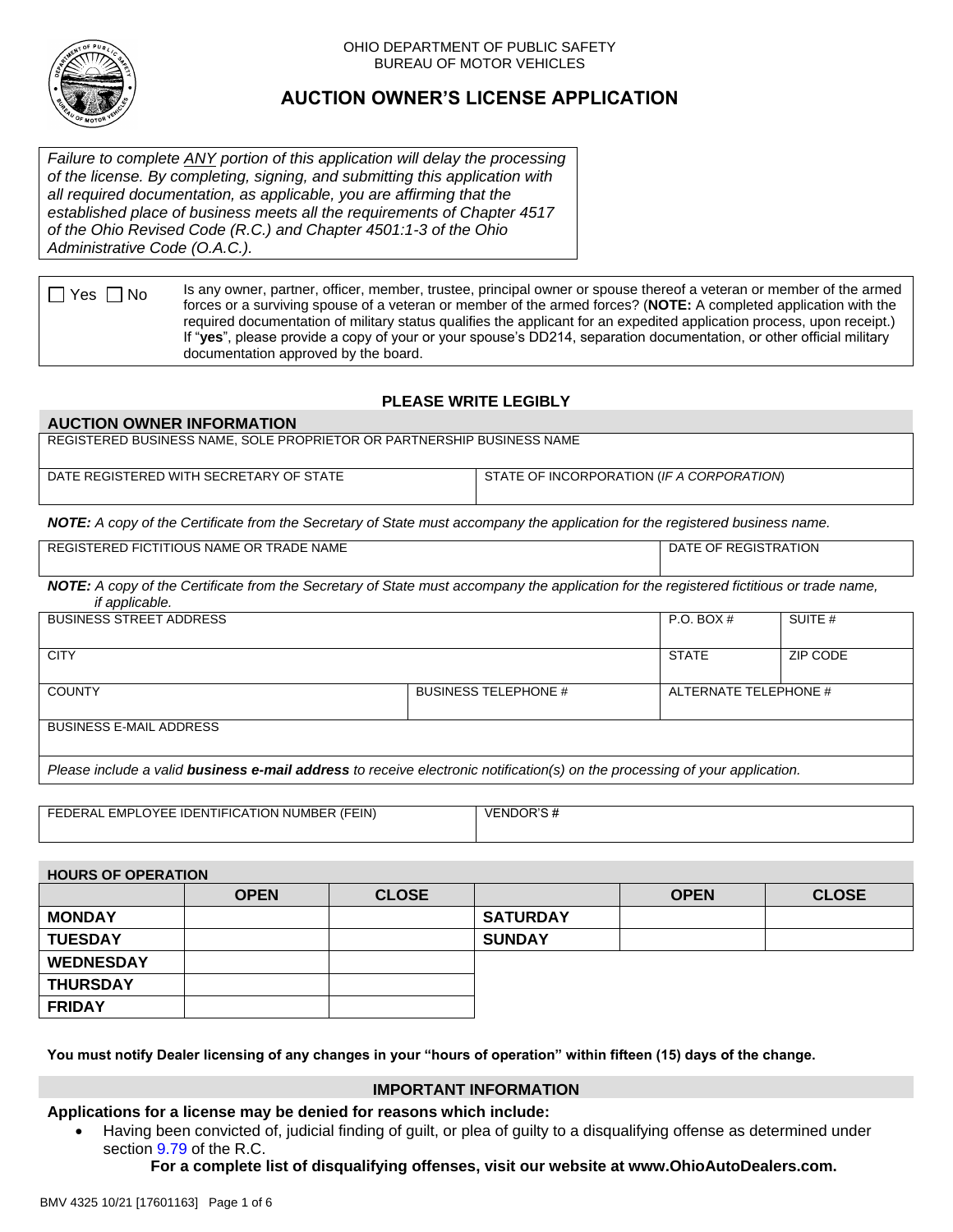#### **OWNERSHIP INFORMATION (R.C 4517.04, 4517.12 and O.A.C. 4501:1-3-07, 4501:1-3-09)**

- All **Ohio residents** who are listed on this application **MUST** be electronically fingerprinted. Applicants must request that the results be sent electronically to **direct copy "BMV Dealer Licensing"** at the web check locations in order for them to be forwarded to the BMV Dealer Licensing Section. (For a complete list of electronic fingerprinting locations in Ohio, visit [www.ohioattorneygeneral.gov.](http://www.ohioattorneygeneral.gov/))
- **All out-of-state applicants**, or those who qualify for electronic exemption that are listed on this application, **MUST** submit a fingerprint card (supplied by Dealer Licensing or Ohio Attorney General's Office), exemption form, and fingerprint card processing fee with the application for license. Contact the Dealer Licensing Section at (614) 752-7636 to request that a fingerprint card and exemption form be mailed to you.

**All individuals listed on this application are required to complete a criminal history record through the Bureau of Criminal Identification and Investigation (BCI). A Federal Bureau of Investigation (FBI) criminal history record is not acceptable in place of a BCI criminal history record.**

#### **NOTE: Some background checks could take BCI up to thirty (30) days for processing.**

| $\Box$ Sole Proprietor<br>□ Limited Liability (LLC) (Members)<br>$\Box$ Business Trust ( <i>Trustees</i> ) $\Box$ Partnership ( <i>Partners</i> ) |              |                             |         |                    |                                           |
|---------------------------------------------------------------------------------------------------------------------------------------------------|--------------|-----------------------------|---------|--------------------|-------------------------------------------|
| Corporation (INC) (President, Vice President, Treasurer, Secretary)                                                                               |              |                             |         |                    |                                           |
| *You may be required to show the registered ownership structure.                                                                                  |              |                             |         |                    |                                           |
| <b>TITLE</b><br>President<br>Sole Proprietor                                                                                                      |              | Member (owning 10% or more) | Partner |                    | <b>Trustee</b>                            |
| <b>FIRST NAME</b>                                                                                                                                 | MI           | <b>LAST NAME</b>            |         |                    | SUFFIX (Jr., Sr., ETC.)                   |
| <b>HOME ADDRESS</b>                                                                                                                               |              |                             |         | <b>SSN</b>         |                                           |
| <b>CITY</b>                                                                                                                                       | <b>STATE</b> | ZIP CODE                    |         | TELEPHONE #        |                                           |
| ELECTRONIC FINGERPRINTS COMPLETED?<br>Yes<br>  No                                                                                                 |              | DATE COMPLETED              |         |                    |                                           |
| <b>TITLE</b>                                                                                                                                      |              |                             |         |                    |                                           |
| Member (owning 10% or more)<br>Vice President<br><b>FIRST NAME</b>                                                                                | MI           | Partner<br><b>LAST NAME</b> |         |                    | <b>Trustee</b><br>SUFFIX (Jr., Sr., ETC.) |
| <b>HOME ADDRESS</b>                                                                                                                               |              |                             |         | SSN                |                                           |
|                                                                                                                                                   |              |                             |         |                    |                                           |
| <b>CITY</b>                                                                                                                                       | <b>STATE</b> | ZIP CODE                    |         | TELEPHONE #        |                                           |
| ELECTRONIC FINGERPRINTS COMPLETED?<br>Yes<br>No                                                                                                   |              | DATE COMPLETED              |         |                    |                                           |
| <b>TITLE</b><br>Member (owning 10% or more)<br>Treasurer                                                                                          |              | Partner                     |         |                    | <b>Trustee</b>                            |
| <b>FIRST NAME</b>                                                                                                                                 | MI           | <b>LAST NAME</b>            |         |                    | SUFFIX (Jr., Sr., ETC.)                   |
| <b>HOME ADDRESS</b>                                                                                                                               |              |                             |         | SSN                |                                           |
| <b>CITY</b>                                                                                                                                       | <b>STATE</b> | ZIP CODE                    |         | TELEPHONE #        |                                           |
| ELECTRONIC FINGERPRINTS COMPLETED?<br>Yes $\Box$ No                                                                                               |              | DATE COMPLETED              |         |                    |                                           |
| <b>TITLE</b>                                                                                                                                      |              |                             |         |                    |                                           |
| Member (owning 10% or more)<br>Secretary                                                                                                          |              | $\Box$ Partner              |         |                    | $\Box$ Trustee                            |
| <b>FIRST NAME</b>                                                                                                                                 | MI           | <b>LAST NAME</b>            |         |                    | SUFFIX (Jr., Sr., ETC.)                   |
| <b>HOME ADDRESS</b>                                                                                                                               |              |                             |         | <b>SSN</b>         |                                           |
| <b>CITY</b>                                                                                                                                       | <b>STATE</b> | ZIP CODE                    |         | <b>TELEPHONE #</b> |                                           |
| ELECTRONIC FINGERPRINTS COMPLETED?<br>$\square$ Yes $\square$ No                                                                                  |              | DATE COMPLETED              |         |                    |                                           |

*Any additional persons, please list on a separate sheet of paper and attach with this application.*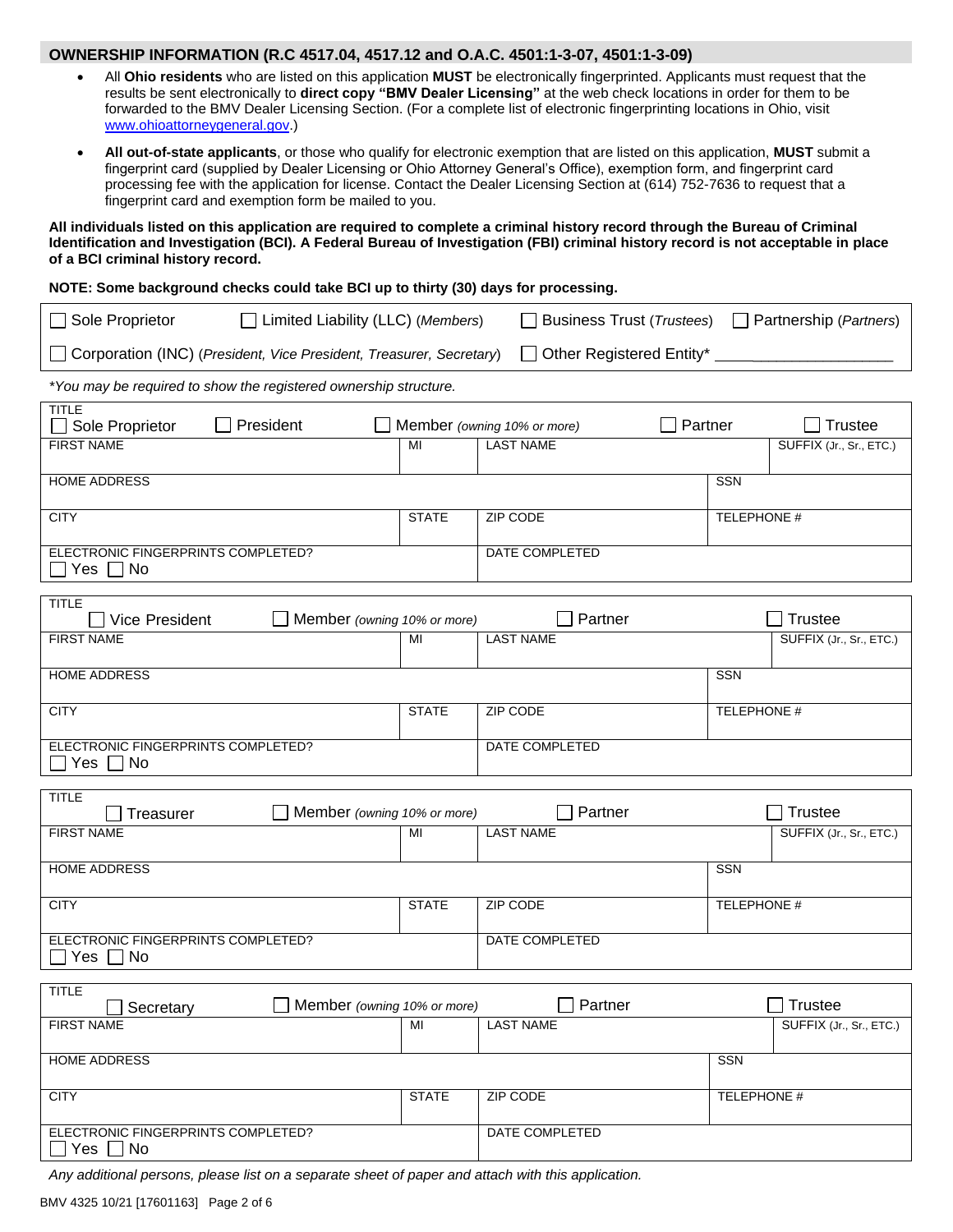*I, as an authorized representative of the business entity or sole proprietor, to the best of my knowledge and belief, acknowledge responsibility for any misrepresentation of the foregoing information and the subsequent statements in this application and any additional documents, as applicable.*

| Yes  <br>l INo                                                                         |                                                                                                                                                                                                                               | 1. Does the business listed on this application have a net worth of at least seventy five thousand dollars (\$75,000)?                                                                                                            |  |  |
|----------------------------------------------------------------------------------------|-------------------------------------------------------------------------------------------------------------------------------------------------------------------------------------------------------------------------------|-----------------------------------------------------------------------------------------------------------------------------------------------------------------------------------------------------------------------------------|--|--|
|                                                                                        | No dealer shall be issued a license or permitted to operate under a license unless the dealer has a net worth (Net                                                                                                            |                                                                                                                                                                                                                                   |  |  |
|                                                                                        |                                                                                                                                                                                                                               | Worth = Assets minus Liabilities) in the sum of \$75,000 and must be verifiable upon request of the Registrar.                                                                                                                    |  |  |
|                                                                                        |                                                                                                                                                                                                                               | Net worth must be maintained during the entire period for which the license is held.                                                                                                                                              |  |  |
| <b>Yes</b><br>No                                                                       |                                                                                                                                                                                                                               | 2. Does any person listed on this application have an ownership interest in another motor vehicle business entity?                                                                                                                |  |  |
| Yes<br>No.                                                                             |                                                                                                                                                                                                                               | 3. Has any person listed on this application previously applied for a motor vehicle dealer's license, leasing license,                                                                                                            |  |  |
|                                                                                        |                                                                                                                                                                                                                               | distributor's license, auction owner's license, motor vehicle salvage license, salvage motor vehicle auction                                                                                                                      |  |  |
|                                                                                        |                                                                                                                                                                                                                               | license, salvage motor vehicle pool license, construction equipment auction license, or salesperson's license?                                                                                                                    |  |  |
|                                                                                        |                                                                                                                                                                                                                               | (If yes, please list below; submit any additional information on a separate sheet of paper.)                                                                                                                                      |  |  |
| <b>BUSINESS NAME APPLIED IN</b>                                                        |                                                                                                                                                                                                                               | <b>TYPE OF LICENSE</b><br>PERMIT # (if issued)<br><b>DATE</b>                                                                                                                                                                     |  |  |
|                                                                                        |                                                                                                                                                                                                                               |                                                                                                                                                                                                                                   |  |  |
| No<br>Yes                                                                              |                                                                                                                                                                                                                               | 4. Has any person listed on this application ever had their dealer's license suspended or revoked?                                                                                                                                |  |  |
| Yes<br>No                                                                              |                                                                                                                                                                                                                               | 5. Has any person listed on this application ever been convicted of, judicial finding of guilt of, or plea of guilty to a<br>disqualifying offense as determined under section 9.79 of the R.C. in this state or any other state? |  |  |
|                                                                                        |                                                                                                                                                                                                                               | For a complete list of disqualifying offenses, visit our website at www.OhioAutoDealers.com.                                                                                                                                      |  |  |
|                                                                                        |                                                                                                                                                                                                                               | If answered "yes", please provide the following certified documents and information:                                                                                                                                              |  |  |
|                                                                                        |                                                                                                                                                                                                                               | (1) A certified copy of a conviction or journal entry;                                                                                                                                                                            |  |  |
| (2) A certified copy of the sentencing entry; and                                      |                                                                                                                                                                                                                               |                                                                                                                                                                                                                                   |  |  |
|                                                                                        |                                                                                                                                                                                                                               | (3) A certified copy of the indictment or complaint.                                                                                                                                                                              |  |  |
|                                                                                        |                                                                                                                                                                                                                               | If in another state, list the state(s):                                                                                                                                                                                           |  |  |
| □ No<br>Yes                                                                            | Has any person listed on this application ever had a civil judgment rendered against them that was related to<br>6.<br>tampering with an odometer, rolling back an odometer, or failing to provide true and accurate odometer |                                                                                                                                                                                                                                   |  |  |
|                                                                                        |                                                                                                                                                                                                                               | disclosure statements?                                                                                                                                                                                                            |  |  |
|                                                                                        |                                                                                                                                                                                                                               | If answered "yes", please provide the following certified documents and information:                                                                                                                                              |  |  |
| (1) A certified copy of a journal entry showing the final disposition of the judgment; |                                                                                                                                                                                                                               |                                                                                                                                                                                                                                   |  |  |
| (2) The court of jurisdiction that decided the civil judgment;                         |                                                                                                                                                                                                                               |                                                                                                                                                                                                                                   |  |  |
|                                                                                        |                                                                                                                                                                                                                               | (3) The court's case number; and                                                                                                                                                                                                  |  |  |
|                                                                                        |                                                                                                                                                                                                                               | (4) The date the civil judgment was issued.                                                                                                                                                                                       |  |  |
| Yes [<br>$\Box$ No                                                                     |                                                                                                                                                                                                                               | 7. Does any person listed on this application have an unsatisfied civil judgment resulting from a motor vehicle<br>transaction? (e.g. Title Defect Rescission Fund)                                                               |  |  |
|                                                                                        |                                                                                                                                                                                                                               | If answered "yes" please provide the following certified documents and information:                                                                                                                                               |  |  |
|                                                                                        |                                                                                                                                                                                                                               | (1) A certified copy of a journal entry showing the final disposition of the judgment;                                                                                                                                            |  |  |
|                                                                                        |                                                                                                                                                                                                                               | (2) The court of jurisdiction that decided the civil judgment;                                                                                                                                                                    |  |  |
| (3) The court's case number; and                                                       |                                                                                                                                                                                                                               |                                                                                                                                                                                                                                   |  |  |
|                                                                                        |                                                                                                                                                                                                                               | (4) The date the civil judgment was issued.                                                                                                                                                                                       |  |  |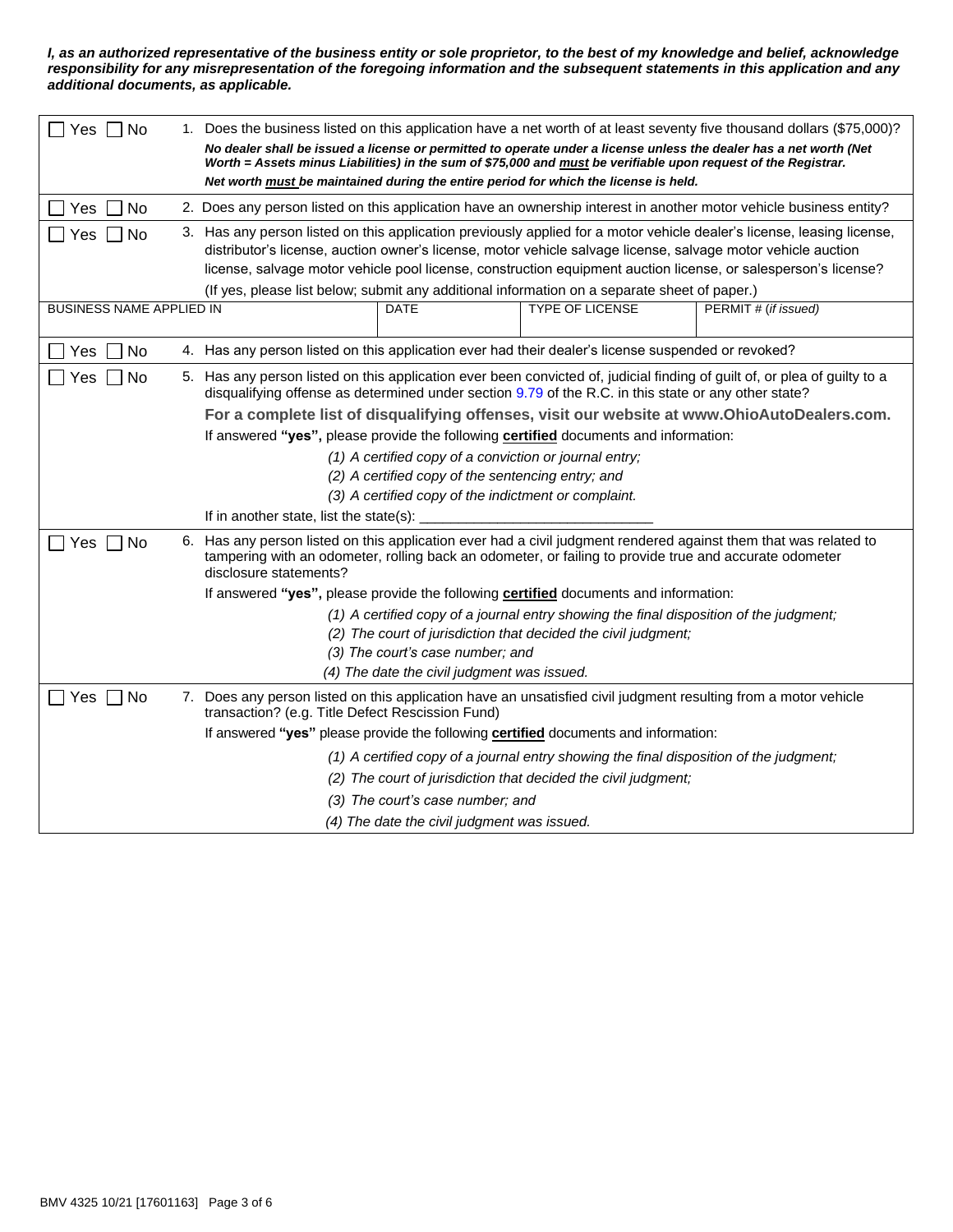|                            | ESTABLISHED PLACE OF BUSINESS (O.A.C. 4501:1-3-33)                                                                                                                                                                                                                                                                                                                                                                                                                                                                                                                                      |
|----------------------------|-----------------------------------------------------------------------------------------------------------------------------------------------------------------------------------------------------------------------------------------------------------------------------------------------------------------------------------------------------------------------------------------------------------------------------------------------------------------------------------------------------------------------------------------------------------------------------------------|
| <b>INITIAL</b>             | The issuance of a license does not supersede building codes and local zoning. The State of Ohio (BMV) Dealer<br>Licensing Section is the regulator of motor vehicle dealers, but it does not pre-empt the enforcement by local<br>authorities of zoning, building codes, health, safety codes, or laws. It is recommended that each applicant check<br>building and zoning regulations applicable to the proposed facility with their local authority prior to making<br>application. Evidence of building and zoning requirements must be presented upon the request of the Registrar. |
| Yes     No                 | A. The established place of business is being used exclusively for the purpose of auctioning motor vehicles.                                                                                                                                                                                                                                                                                                                                                                                                                                                                            |
| Yes I INo                  | B. The established place of business was previously occupied by another licensed motor vehicle auction owner.                                                                                                                                                                                                                                                                                                                                                                                                                                                                           |
|                            | If "yes", give the business name, if applicable _                                                                                                                                                                                                                                                                                                                                                                                                                                                                                                                                       |
| Yes $\vert \ \vert$<br>No. | C. The established place of business is separated with a physical barrier from any other unrelated business or<br>residence and any motor vehicle dealership, motor vehicle salvage dealership, salvage motor vehicle auction, or<br>salvage motor vehicle pool.                                                                                                                                                                                                                                                                                                                        |
|                            | A physical barrier is a fixture or feature of the property that distinguishes the display lot or area from<br>residences or other businesses, and is comprised of metal, brick, stone, concrete, wood, heavy support<br>cable, landscaping, curbing, or other comparable features that create a distinct space for the display lot.<br>$(O.A.C.4501:1-03-08)$                                                                                                                                                                                                                           |
|                            | The separation MUST be maintained as approved during the entire period for which the license is held.                                                                                                                                                                                                                                                                                                                                                                                                                                                                                   |
| Yes    No                  | D. The established place of business has at least one area under permanent roof that is large enough that motor<br>vehicles may be moved through where such vehicles may be offered at auction.                                                                                                                                                                                                                                                                                                                                                                                         |
| Yes $\vert \ \vert$<br>No. | E. The established place of business has a permanent office that is kept in a neat and orderly fashion and not used<br>as a storage or utility area.                                                                                                                                                                                                                                                                                                                                                                                                                                    |
| $\Box$ Yes $\Box$ No       | F. The established place of business has a sign that displays the registered business name in which the application<br>is made, including any registered fictitious or trade names.                                                                                                                                                                                                                                                                                                                                                                                                     |
|                            | The law requires that the letters be no less than six (6) inches high, and that the sign be permanent, properly<br>maintained, and prominently displayed by the entrance of the office, if not visible from the public roadway.                                                                                                                                                                                                                                                                                                                                                         |
|                            |                                                                                                                                                                                                                                                                                                                                                                                                                                                                                                                                                                                         |

## **PHOTOGRAPHS**

**REQUIRED** at the time of application, clear photographs of the location **MUST** be submitted via mail or e-mail (JPEG format) that show the following:

- (1) the area under roof where vehicle will be moved through for auction
- $(2)$  the separation from another business and / or residence
- (3) the office (inside and outside)
- (4) the sign with the registered business name, including any registered fictitious or trade names
- (5) the posted business hours
- (6) the posted business telephone number
- (7) a view of the established place of business from across the street

# **PHOTOS MAY BE SUBMITTED BY MAIL WITH THE APPLICATION OR BY E-MAIL (JPEG format) TO [dealerphotos@dps.ohio.gov.](mailto:dealerphotos@dps.ohio.gov)**

(If submitted by e-mail, please include **the auction name** and **county** in the subject line.)

## **FEES ARE NON-REFUNDABLE**

#### **Make check payable to "Ohio Treasurer of State." Fees are as follows: (DO NOT SEND CASH)**

| Permit                                     | S  | 100.00 |
|--------------------------------------------|----|--------|
| Master In-Transit Plate (Optional)         | \$ | 100.25 |
| Postage (Required if plates are ordered)   | \$ | 4.50   |
| <b>SUBTOTAL FEE</b>                        | S  | 204.75 |
| ** Additional Plate(s) (Optional) \$6.25 x | S  |        |
|                                            |    |        |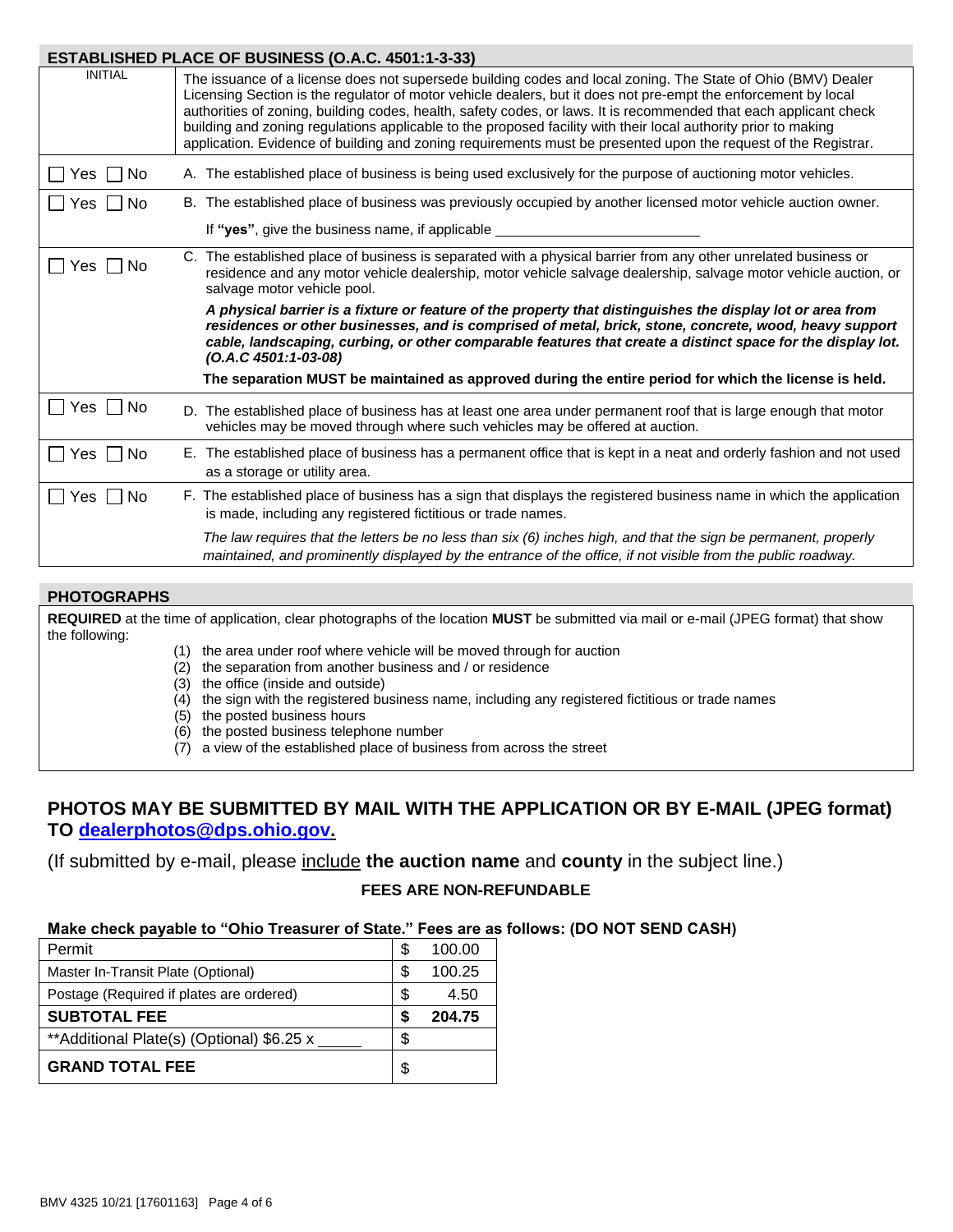### **PLEASE ALLOW 4 - 6 WEEKS FOR THE PROCESSING OF COMPLETED LICENSE APPLICATIONS.**

 $\checkmark$  **NOTE:** The 4 - 6 weeks is from the time that the Dealer Licensing Section receives the application.

### **FAILURE TO COMPLETE ANY PORTION OF THIS APPLICATION WILL DELAY THE PROCESSING OF THE LICENSE.**

 **NOTE:** All changes, including officers, business name, address, and hours of operation, must be reported to Dealer Licensing within fifteen (15) days of the change.

It is understood that at the discretion of the Registrar, a physical inspection will be performed by BMV Investigations prior to the issuance of the license and at any given time during the period which the license is held.

I understand that if the licensed location fails to meet any of the requirements or fails to maintain compliance, it will immediately be referred to the Motor Vehicle Dealers Board for possible suspension or revocation of the license.

I understand that the Registrar of motor vehicles must be notified if there is a change of status at the licensed location, including, but not limited to, personnel of ownership, relocation of the place of business, posted business hours, and telephone number.

I understand this application may be denied if any individual under the ownership has been convicted of, judicial finding of guilt of, or plea of guilty to a disqualifying offense as determined under section [9.79](https://codes.ohio.gov/ohio-revised-code/section-9.79) of the R.C. Notification of an administrative hearing shall be given to the applicant in a timely manner upon notification to the Board of such a conviction.

I affirm that the motor vehicles owned by this business will be insured or have other financial responsibility coverage, will not be operated without financial responsibility coverage, and will not be used as commercial vehicles unless so registered.

#### *I, as an authorized representative of the business entity or sole proprietor, acknowledge that all information in the foregoing application and in any additional documentation is true and correct.*

| PRINTED OR TYPED NAME OF SIGNER |  |
|---------------------------------|--|
|                                 |  |

| SIGNATURE (OWNER, PARTNER, PRESIDENT, MEMBER, TRUSTEE, OR PRINCIPAL OWNER)                                                                                                                                                                                                     |                                                       | DATE OF APPLICATION |
|--------------------------------------------------------------------------------------------------------------------------------------------------------------------------------------------------------------------------------------------------------------------------------|-------------------------------------------------------|---------------------|
| $\chi$ and $\chi$ and $\chi$ and $\chi$ and $\chi$ and $\chi$ and $\chi$ and $\chi$ and $\chi$ and $\chi$ and $\chi$ and $\chi$ and $\chi$ and $\chi$ and $\chi$ and $\chi$ and $\chi$ and $\chi$ and $\chi$ and $\chi$ and $\chi$ and $\chi$ and $\chi$ and $\chi$ and $\chi$ |                                                       |                     |
| Notary:                                                                                                                                                                                                                                                                        |                                                       |                     |
|                                                                                                                                                                                                                                                                                |                                                       |                     |
|                                                                                                                                                                                                                                                                                |                                                       |                     |
| (Notary Seal)                                                                                                                                                                                                                                                                  |                                                       |                     |
| Signature of Notary / Clerk / Deputy Clerk (circle one) X                                                                                                                                                                                                                      |                                                       |                     |
|                                                                                                                                                                                                                                                                                |                                                       |                     |
|                                                                                                                                                                                                                                                                                | <b>DETIIDN THE COMBLETED ADDI ICATION DHOTOGDADHS</b> |                     |

#### **RETURN THE COMPLETED APPLICATION, PHOTOGRAPHS, OTHER SUPPORTING DOCUMENTS, AND FEES TO:**

Ohio Bureau of Motor Vehicles Attention: Dealer Licensing Section P.O. Box 16521 Columbus, Ohio 43216-6521

For additional information and all applicable laws visit our Web site at [www.OhioAutoDealers.com](http://autodealers.ohio.gov/).